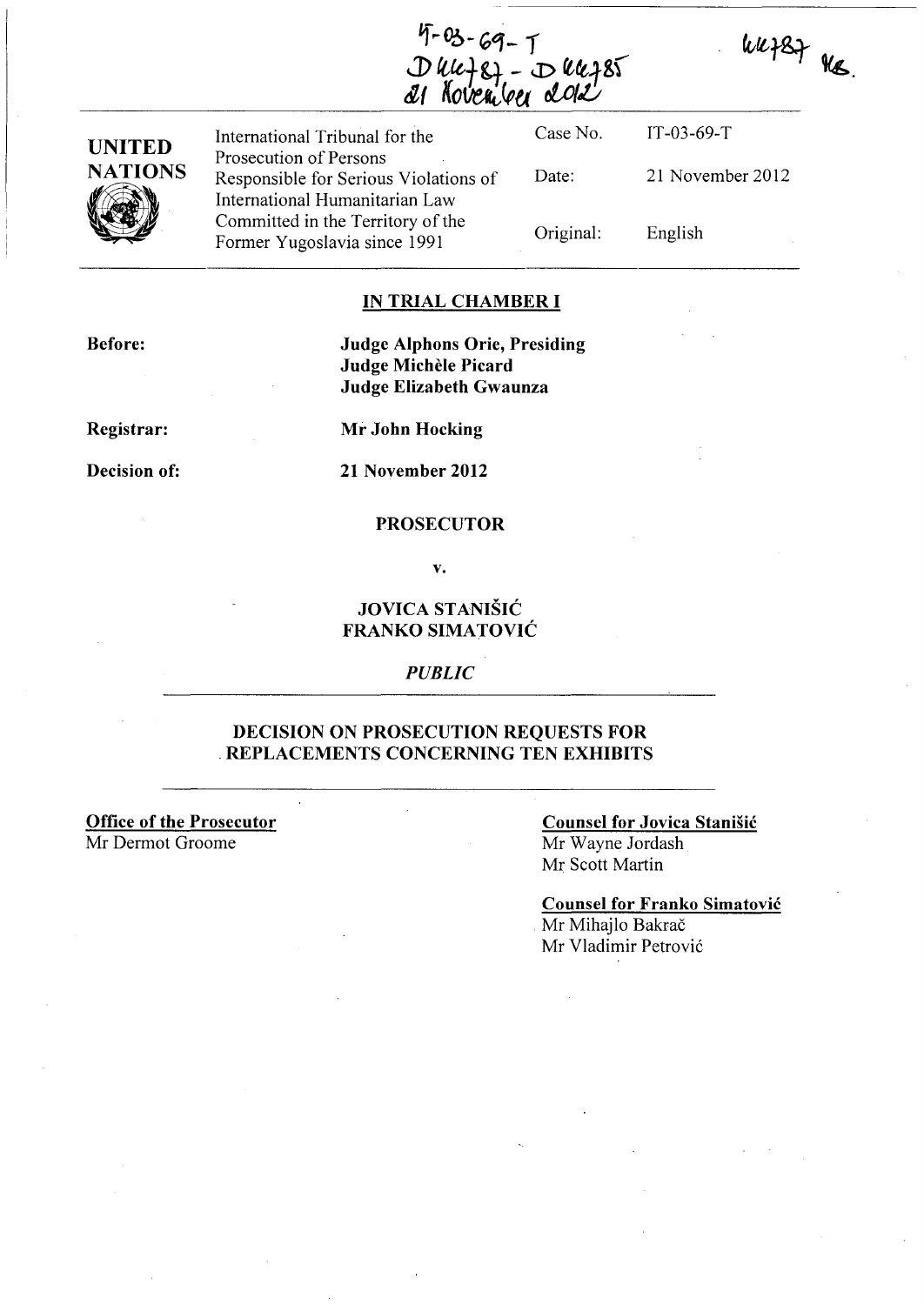# **I. PROCEDURAL HISTORY AND SUBMISSIONS OF THE PARTIES**

1. On 8 October 2012, the Prosecution sought the replacement of ten redacted exhibits with corresponding non-redacted versions ("Motion").<sup>1</sup> The Prosecution further requested that the ten exhibits, once replaced and completed, be put provisionally under seal.<sup>2</sup> On 22 October 2012, the Stanišić Defence responded, not opposing the replacement of the redacted versions with nonredacted versions, but objecting to the Prosecution's inclusion of additional pages for three of the ten exhibits.<sup>3</sup> The Simatović Defence did not respond to the Motion.

## **11. DISCUSSION**

2. The Chamber has repeatedly emphasized its preference to receive non-redacted documents into evidence.<sup>4</sup> The Defence does not object to any of these replacements. The Chamber will therefore allow the replacement of the redacted exhibits mentioned in the Motion with non-redacted versions.

3. **In** relation to exhibits D457, P2984, and P3042, the Chamber, after having reviewed the case record, notes that at the time of the documents' admission no submissions were made regarding the incompleteness of the English translations. Considering the current stage of the proceedings, the Chamber does not find it appropriate to add pages to exhibits under the cover of seeking replacements of redacted exhibits. Under these circumstances, the Chamber will not allow exhibits D457, P2984, and P3042 to be supplemented as suggested by the Prosecution.

## **Ill. DISPOSITION**

4. For the foregoing reasons, the Chamber **GRANTS** the Motion **IN PART,** 

**INSTRUCTS** the Prosecution to upload into eCourt non-redacted versions of exhibits D457, P2984, and P3042 without adding further pages to the exhibits;

44786

Prosecution Notice of Upload of Unredacted Personnel Files and Request for Replacement, 8 October 2012 (Confidential), paras 1,3. The exhibits are P3009, 01410, 01409, 0457, 0459, P2984, P3021, P3038, P3041, and P3042. On 18 October 2012, through an informal communication, the Prosecution requested the replacement of exhibit P3038 with a more legible version thereof. Considering that P3038 is already part of the Motion, the Chamber considers this request moot.

 $\overline{2}$ Motion, paras 1, 3, Annex A.

Stanišić Defence Response to Prosecution Notice of Upload of Unredacted Personnel Files and Request for Replacement, 22 October 2012 (Confidential), paras 4-5.

See e.g. T. 18690; Fifth Decision on Stanišić Defence Bar Table Motion of 17 February 2012, 24 May 2012, para. 9.